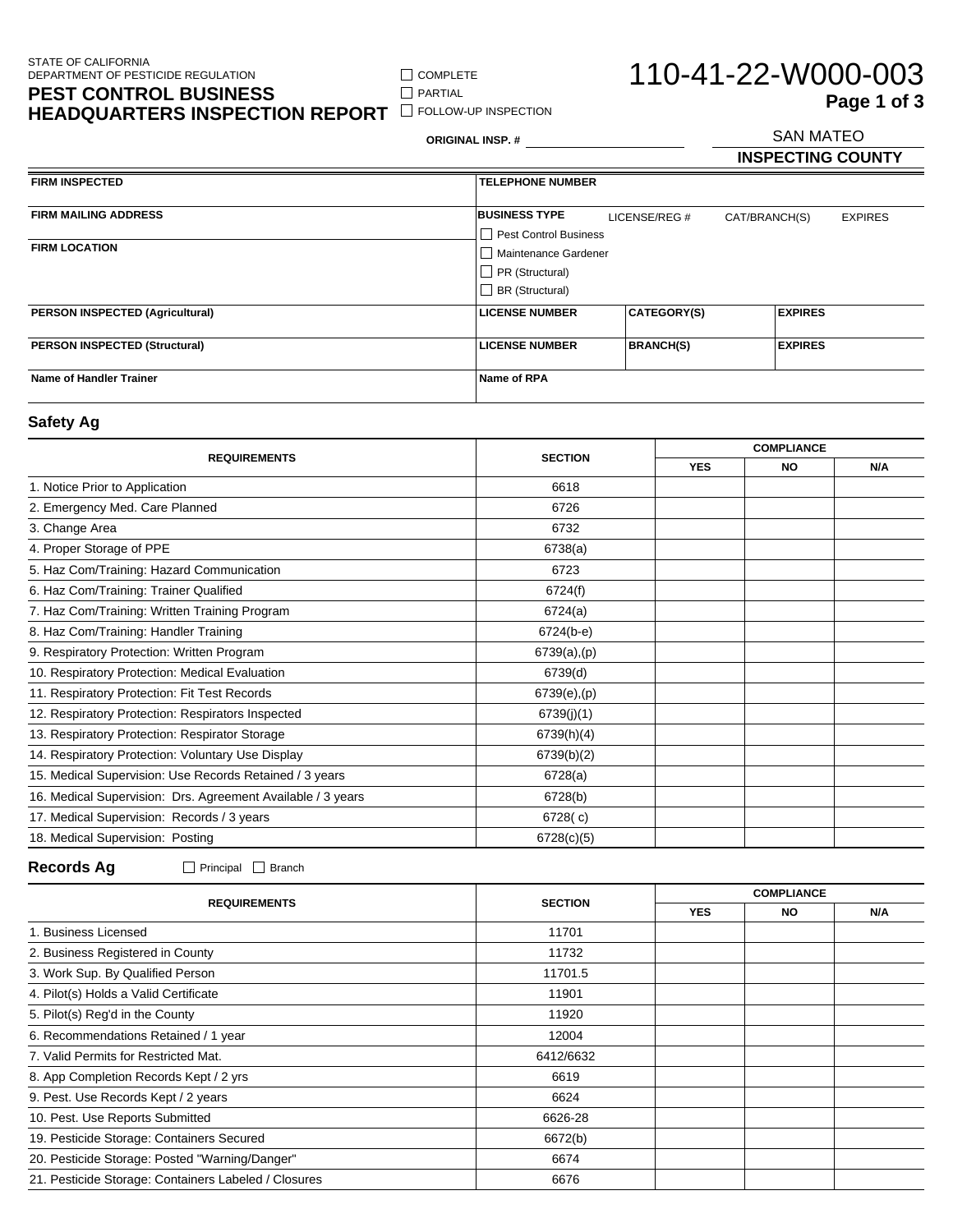### STATE OF CALIFORNIA DEPARTMENT OF PESTICIDE REGULATION

**PEST CONTROL BUSINESS HEADQUARTERS INSPECTION REPORT** FOLLOW-UP INSPECTION  $\hfill\Box$ <br> <br> PARTIAL

**ORIGINAL INSP. #**

COMPLETE

| 110-41-22-W000-003 |             |
|--------------------|-------------|
|                    | Page 2 of 3 |

**INSPECTING COUNTY** SAN MATEO **Page 2 of 3**

| <b>REQUIREMENTS</b>                               | <b>SECTION</b> | <b>COMPLIANCE</b> |           |     |
|---------------------------------------------------|----------------|-------------------|-----------|-----|
|                                                   |                | <b>YES</b>        | <b>NO</b> | N/A |
| 22. Pesticide Storage: Service Container Labeling | 6678           |                   |           |     |
| 23. Pesticide Storage: Proper Containers          | 6680           |                   |           |     |
| 24. Pesticide Storage: Containers Properly Rinsed | 6684           |                   |           |     |

## **Safety Structural**

| <b>REQUIREMENTS</b>                               |                 |            | <b>COMPLIANCE</b> |     |  |
|---------------------------------------------------|-----------------|------------|-------------------|-----|--|
|                                                   | <b>SECTION</b>  | <b>YES</b> | NO.               | N/A |  |
| 2. Emergency Med. Care Planned                    | 6726            |            |                   |     |  |
| 3. Change Area                                    | 6732            |            |                   |     |  |
| 4. Proper Storage of PPE                          | 6738(a)         |            |                   |     |  |
| 5. Haz Com/Training: Hazard Communication         | 6723            |            |                   |     |  |
| 7. Haz Com/Training: Written Training Program     | 6724(a)         |            |                   |     |  |
| 8. Haz Com/Training: Handler Training             | $6724(b-e)$     |            |                   |     |  |
| 9. Respiratory Protection: Written Program        | 6739(a),(p)     |            |                   |     |  |
| 10. Respiratory Protection: Medical Evaluation    | 6739(d)         |            |                   |     |  |
| 11. Respiratory Protection: Fit Test Records      | $6739(e)$ , (p) |            |                   |     |  |
| 12. Respiratory Protection: Respirators Inspected | 6739(j)(1)      |            |                   |     |  |
| 13. Respiratory Protection: Respirator Storage    | 6739(h)(4)      |            |                   |     |  |
| 14. Respiratory Protection: Voluntary Use Display | 6739(b)(2)      |            |                   |     |  |

Records Structural **Principal Branch** 

|                                                      |                           |            | <b>COMPLIANCE</b> |     |  |
|------------------------------------------------------|---------------------------|------------|-------------------|-----|--|
| <b>REQUIREMENTS</b>                                  | <b>SECTION</b>            | <b>YES</b> | <b>NO</b>         | N/A |  |
| 11. Monthly PUR Submitted                            | 8505.17                   |            |                   |     |  |
| 12. Registered in County                             | 15204/.5                  |            |                   |     |  |
| 13. SPCB Registration                                | 8610                      |            |                   |     |  |
| 14. Qualified Branch Supervisor                      | 8611                      |            |                   |     |  |
| 15. Pest. Use Records Available                      | 15205                     |            |                   |     |  |
| 16. Fumigation Log / 3 years                         | 1970(a)                   |            |                   |     |  |
| 17. Pest. Use Records / Kept 3 years                 | 1970(b)                   |            |                   |     |  |
| 18. Notice to Occupant                               | 8538                      |            |                   |     |  |
| 19. Pesticide Storage: Containers Secured            | 6672(b)                   |            |                   |     |  |
| 20. Pesticide Storage: Posted "Warning/Danger"       | 6674                      |            |                   |     |  |
| 21. Pesticide Storage: Containers Labeled / Closures | 6676                      |            |                   |     |  |
| 22. Pesticide Storage: Service Container Labeling    | 6678                      |            |                   |     |  |
| 23. Pesticide Storage: Proper Containers             | 6680                      |            |                   |     |  |
| 24. Pesticide Storage: Containers Properly Rinsed    | 6684                      |            |                   |     |  |
| <b>COMPLIANCE ACTIONS:</b>                           |                           |            |                   |     |  |
| Cease and Desist Order: No                           | Correct Noncompliance By: |            |                   |     |  |

Follow-up Required:

**REMARKS**

**General Remarks**